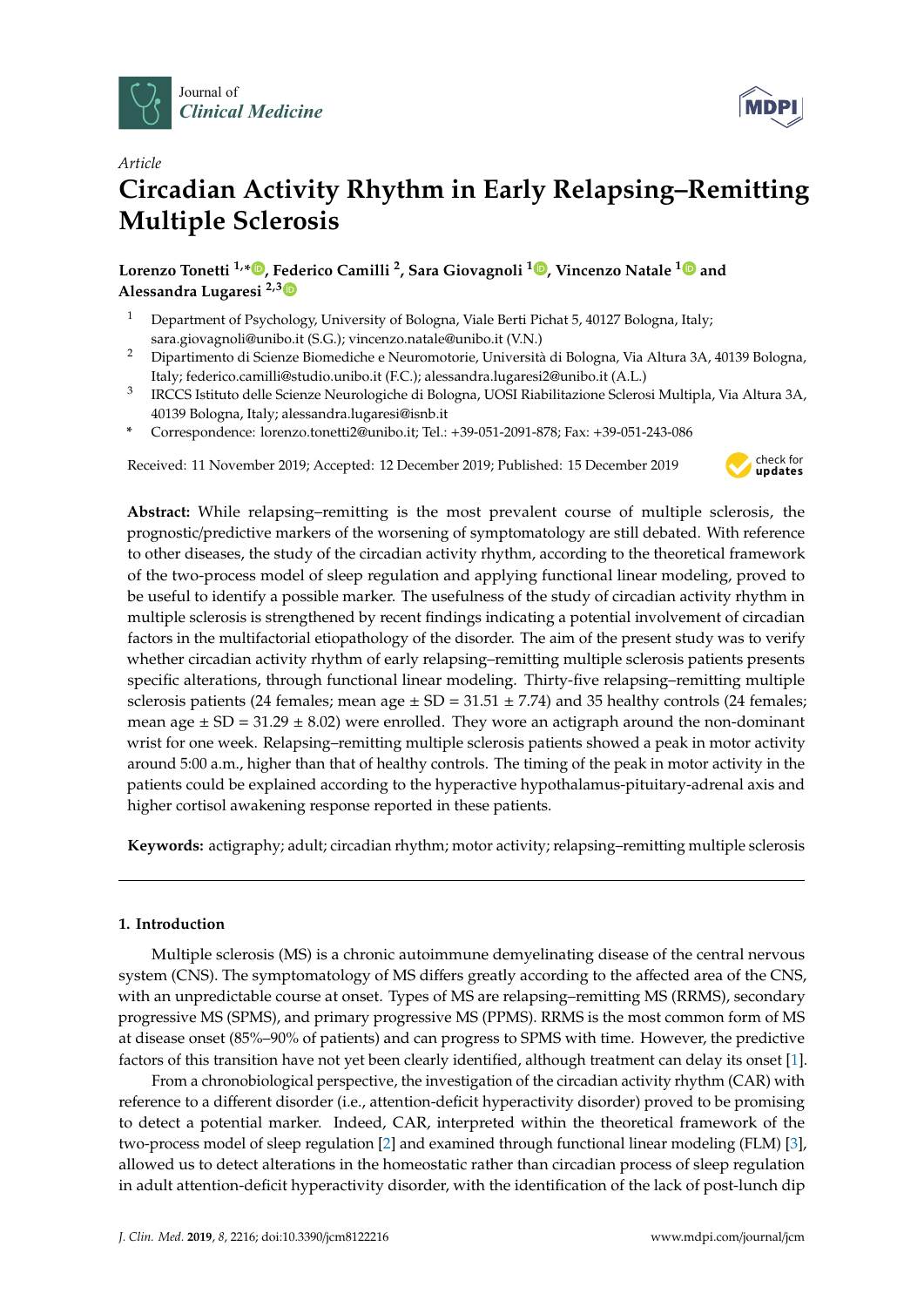as a possible trait marker [\[4\]](#page-6-3). Recent findings on genetic variability in ARNTL and CLOCK genes, known regulators of circadian rhythms, showed an association of specific genotypes to the risk of MS [\[5\]](#page-6-4). Furthermore, circadian rhythm disruptive factors, such as daylight saving time, showed an association to a higher prevalence of the disorder [\[6\]](#page-6-5). These findings point out a potential involvement of circadian factors in the multifactorial etiopathology of the disease. Nevertheless, the study of CAR in MS has received little attention. Indeed, to the best of our knowledge, only one study [\[7\]](#page-6-6) has examined the CAR of MS patients (type of MS not specified), in blocks of five hours, but without a direct comparison with the CAR of healthy controls (HCs). Previous studies have explored the topic of circadian rhythm disorders in MS without examining the CAR. For example, Taphoorn and colleagues [\[8\]](#page-6-7), using actigraphy, did not highlight a circadian disturbance in MS patients (half of the sample was in the relapsing–remitting phase and the other half in a progressive phase) assessed through the computing of non-parametric circadian variables. On the contrary, Najafi and colleagues [\[9\]](#page-6-8) reported a higher prevalence of self-referred circadian rhythm sleep disorders in a sample of RRMS patients with a history of the disease of at least two years when compared to HCs.

The aim of the present study was to verify whether the CAR of early RRMS patients (less than 24 months from diagnosis) presents specific alterations, through FLM. With reference to the two-process model of sleep regulation, and consistently with the hyperactive hypothalamus-pituitary-adrenal (HPA) axis and higher release of cortisol found in early RRMS [\[10\]](#page-6-9), an alteration of the circadian process can be expected.

Some novel aspects investigated in the present study can be highlighted. To the best of our knowledge, this is the first study to perform a detailed minute-by-minute analysis over the 24 h of CAR in MS. Moreover, we have analyzed the CAR of MS patients adopting, for the first time, the two-process model of sleep regulation [\[2\]](#page-6-1) as the theoretical framework. Finally, we have examined a cohort of patients in the early phase of the disease, where lesion load and disability are lower, therefore decreasing the impact of confounding factors.

### **2. Materials and Methods**

#### *2.1. Participants*

Thirty-five RRMS patients (24 females and 11 males; mean age:  $31.51 \pm 7.74$  years) were enrolled at the referral center for the diagnosis and treatment of MS at the "Istituto di Ricerca e Cura a Carattere Scientifico (IRCCS)"–"Istituto delle Scienze Neurologiche di Bologna (ISNB)" (Bologna, Italy). The inclusion criteria were the following: age between 18 and 65 years; diagnosis of RRMS; less than 24 months from the diagnosis; disease modifying treatment (DMT) for more than 6 months, and no relapse or steroid treatment in the last month; no anamnestic evidence of comorbidity with severe/acute diseases or psychiatric disorders; stable symptomatic therapy in the two weeks preceding the enrolment; absence of disabilities interfering with motor activity; absence of diagnosed sleep disorders; no engagement in shift work with night shifts during the observation period. With reference to ongoing pharmacological treatment at the time of enrollment in the present study, 28.57% (*n* = 10) of patients were taking glatiramer acetate, 25.71% (*n* = 9) peginterferon beta-1a, 20% (*n* = 7) dimethyl fumarate, 14.29% (*n* = 5) subcutaneous or intramuscular interferon beta-1a, 5.71% (*n* = 2) teriflunomide, 2.86% (*n* = 1) fingolimod, and 2.86% (*n* = 1) natalizumab.

Thirty-five HCs (24 females and 11 males; mean age:  $31.29 \pm 8.02$  years) were jointly enrolled at the center for MS of the IRCCS–ISNB and the Laboratory of Applied Chronopsychology at the University of Bologna. The inclusion criteria were: absence of possible undiagnosed sleep disorders; no anamnestic evidence of psychiatric disorders or acute or severe illnesses; no use of psychoactive drugs; absence of disabilities limiting motor activity; no shift work with night shifts. The inclusion criteria were verified through a semi-structured interview during which potential participants filled in the Sleep Disorders Questionnaire [\[11\]](#page-6-10).

RRMS patients and HCs were matched for gender ( $\chi^2$ <sub>1</sub> = 0; *p* = 1) and age (t<sub>68</sub> = 0.12; *p* = 0.90).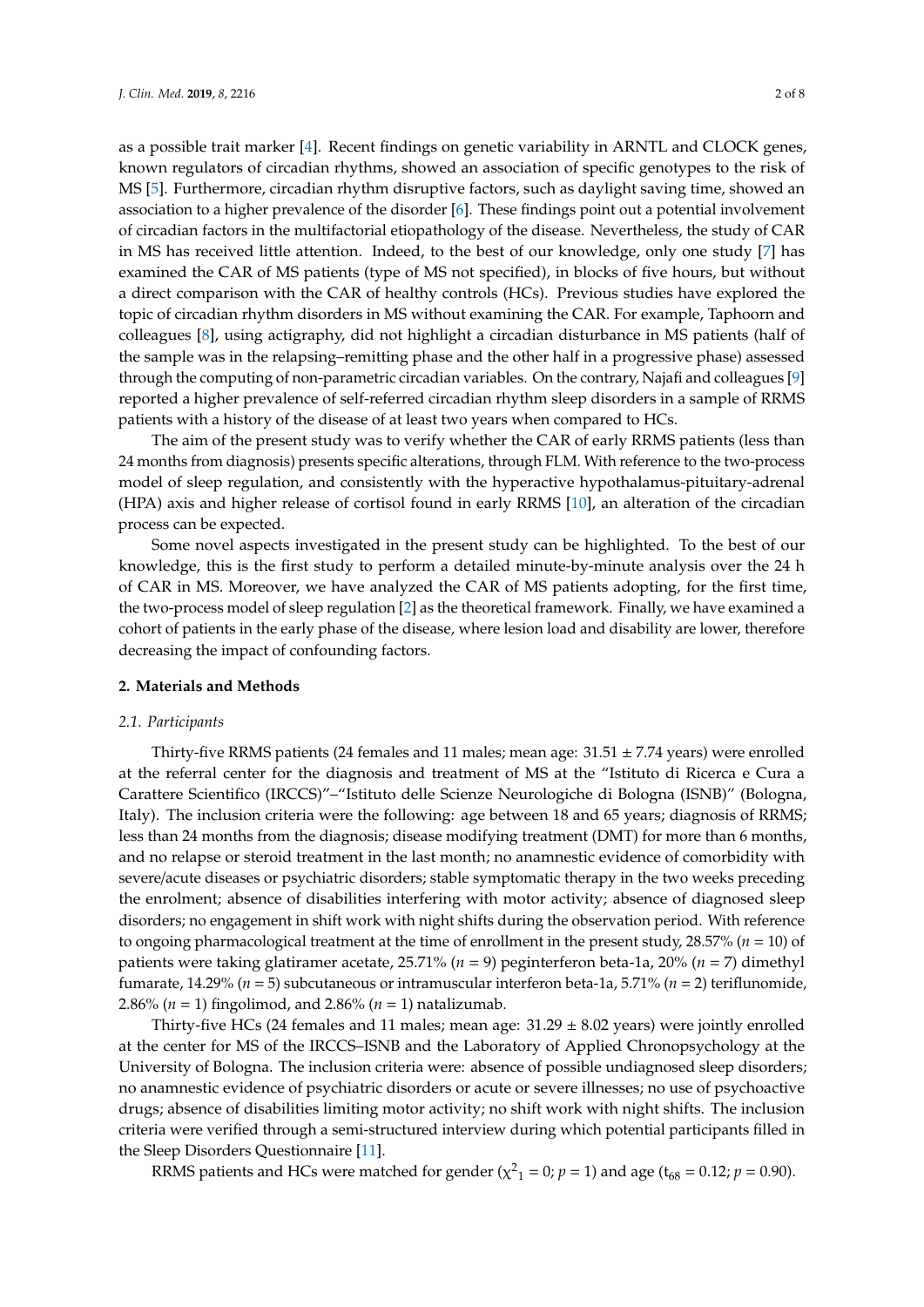## *2.2. Actigraphy*

The actigraph model Micro Motionlogger Watch (Ambulatory Monitoring, Inc., Ardsley, NY, USA) was used. The hardware was composed of a triaxal accelerometer, with a sensitivity of 0.01 g, filters at 2–3 Hz, and a sampling frequency of 32 Hz. The actigraphs were initialized in zero crossing mode through the Motionlogger Watchware software (Ambulatory Monitoring, Inc., Ardsley, NY, USA) in order to acquire motor activity data in 1-min epochs. Motor activity data can also be transformed into dichotomous information about sleep and wake according to validated algorithms [\[12](#page-6-11)[,13\]](#page-6-12).

#### *2.3. Analysis of Sleep*/*Wake Behavior*

The Action W 2.7.1150 software (Ambulatory Monitoring, Inc., Ardsley, NY, USA) was used in order to describe the sleep/wake behavior of participants.

The following actigraphic sleep parameters were examined: bedtime (BT), the time of day when participants went to bed trying to fall asleep; get-up time (GUT), the time of day when participants got out of bed; time in bed (TIB), the interval in minutes between BT and GUT; midpoint of sleep (MS), the time of day that splits the TIB in half; sleep motor activity (SMA), the motor activity counts in 1-min epochs during the assumed sleep time; sleep onset latency (SOL), the interval between BT and sleep onset (SO), defined as the first epoch of a block of 20 consecutive sleep epochs with no more than one epoch of wake; total sleep time (TST), the sum in minutes of the sleep epochs between SO and GUT; wake after sleep onset (WASO), the sum in minutes of the wake epochs between SO and GUT; sleep efficiency (SE), the ratio between TST and TIB multiplied by 100; awakenings (AWK), the number of awakenings; awakenings lasting more than 5 min (AWK > 5).

We also examined the following actigraphic wake parameters: diurnal motor activity (DMA), the motor activity counts in 1-min epochs during the assumed wake period; diurnal total sleep time (DTST), the sum in minutes of sleep epochs between GUT and BT; diurnal sleep episodes (NAP), the number of sleep episodes within the interval defined by GUT and BT; duration of the longest sleep episode (NAPD).

The means of the previous sleep and wake actigraphic parameters were computed for working days only.

## *2.4. Circadian Activity Profile*

The Action 4 software (Ambulatory Monitoring, Inc., Ardsley, NY, USA) was used in order to extract the minute-by-minute raw motor activity over 24 h for each working day. Then, for each participant, the mean of all working days was computed, allowing us to describe the raw circadian activity profile.

# *2.5. Procedure*

Both RRMS patients and HCs were requested to wear the actigraph around the non-dominant wrist 24 h per day for seven consecutive days [\[14](#page-6-13)[,15\]](#page-6-14). Moreover, they were instructed to push the event-marker button on the top of the actigraph in order to signal BT and GUT. When they failed to push the event-marker button, the scorer of actigraphic records referred to the replies to the questions on BT and GUT reported in the Core Consensus Sleep Diary [\[16\]](#page-6-15) filled in daily by the participants.

The Bologna-Imola Ethics Committee (general protocol number 0122151 of 18 October 2017; study number 17113) approved the research protocol and each participant provided written informed consent prior to the inclusion in the study.

#### *2.6. Statistical Analyses*

We compared the sleep/wake behavior of RRMS patients and HCs through a set of independent samples t-test with the group (RRMS patients and HCs) as the independent variable and each actigraphic parameter as the dependent variable. Because multiple comparisons were performed, the Bonferroni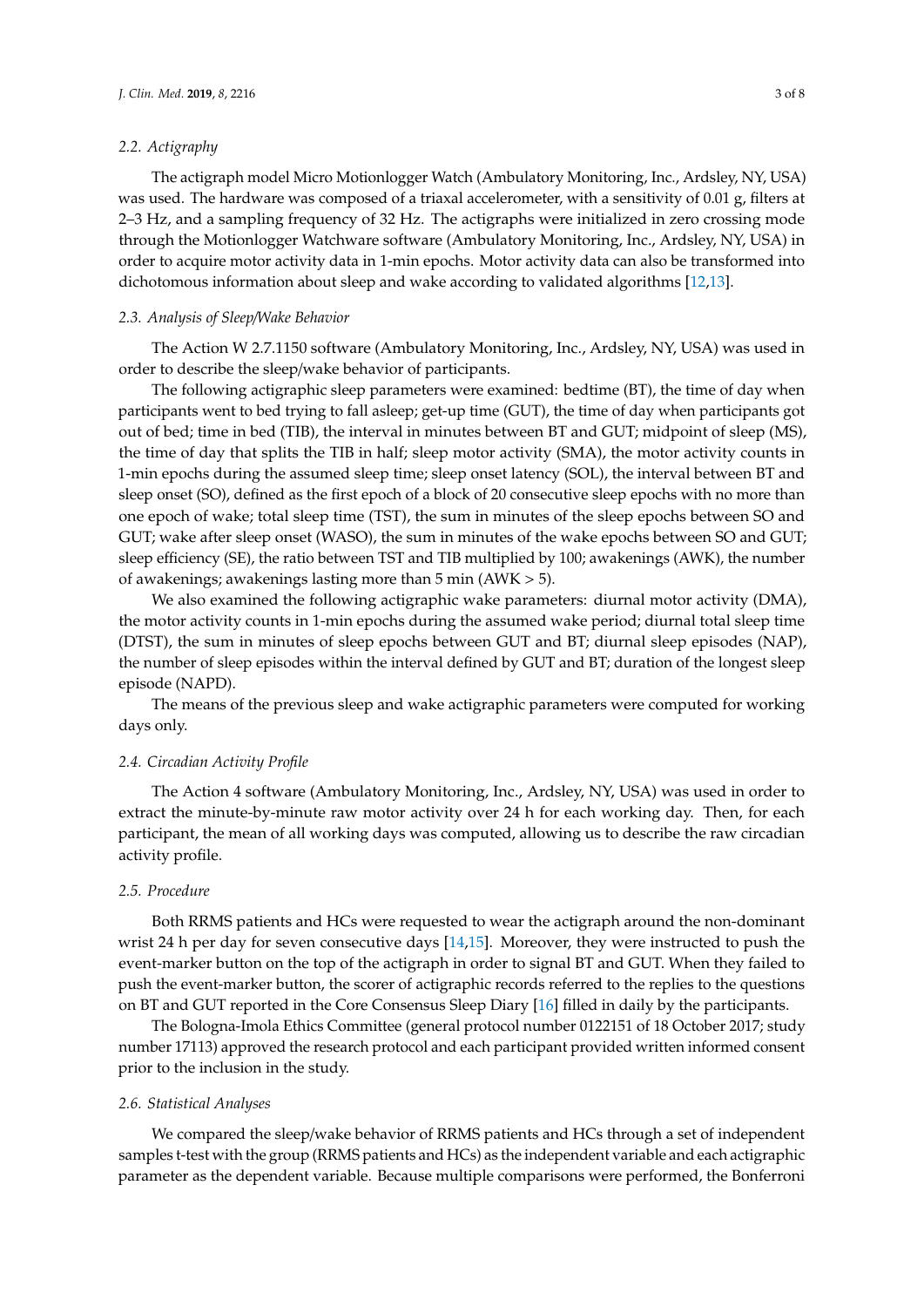correction (alpha level divided by the number of comparisons, i.e., 0.05/15) was applied, considering as significant only the *p* values less than 0.003.

The CAR of RRMS patients and HCs was compared through the FLM [\[3\]](#page-6-2). Using the R "Actigraphy" package, the mean-raw circadian activity profile of each group was firstly transformed into a functional form, through a Fourier expansion model (9 Fourier basis permutation) fitted at a periodicity of 24 h, and then compared with each other through a set of non-parametric permutation F-test, allowing us to point out the times of day with significant differences in motor activity between the groups.

## **3. Results**

The comparison between RRMS patients and HCs with reference to actigraphic sleep/wake measures is shown in Table [1.](#page-3-0) As regards the sleep period, four significant differences were observed, with RRMS patients presenting higher SMA, AWK > 5, and SOL, as well as lower SE than HCs. With reference to the wake period, no significant differences between groups were observed.

<span id="page-3-0"></span>**Table 1.** Means and standard deviations of actigraphic sleep/wake measures in early relapsing–remitting multiple sclerosis (RRMS) patients and healthy controls (HCs). Statistics are also reported, with significant effects in italic.

| Actigraphic<br><b>Measure</b> | <b>RRMS</b> Patients | <b>HCs</b>         | <b>Statistics</b> |                |
|-------------------------------|----------------------|--------------------|-------------------|----------------|
|                               |                      |                    | $t_{(68)}$        | p <sup>a</sup> |
| Sleep                         |                      |                    |                   |                |
| BT                            | $23:39 \pm 1:04$     | $23:58 \pm 0:55$   | $-1.33$           | 0.19           |
| <b>GUT</b>                    | $07:08 \pm 1:05$     | $07:16 \pm 0.41$   | $-0.65$           | 0.52           |
| <b>TIB</b>                    | $449.21 \pm 56.86$   | $439.37 \pm 56.09$ | 0.73              | 0.47           |
| <b>MS</b>                     | $03:23 \pm 0:58$     | $03:37 \pm 0:40$   | $-1.14$           | 0.26           |
| <b>SMA</b>                    | $13.52 \pm 5.13$     | $10.08 \pm 2.26$   | 3.62              | < 0.001        |
| SOL                           | $15.20 \pm 11.49$    | $8.45 \pm 4.24$    | 3.26              | < 0.003        |
| <b>TST</b>                    | $413.61 \pm 52.68$   | $419.78 \pm 54.02$ | $-0.48$           | 0.63           |
| <b>WASO</b>                   | $20.91 \pm 19.57$    | $10.22 \pm 6.21$   | 3.08              | 0.003          |
| SE.                           | $92.14 \pm 5.11$     | $95.57 \pm 1.53$   | $-3.80$           | < 0.001        |
| <b>AWK</b>                    | $9.72 \pm 4.76$      | $7.27 \pm 2.46$    | 2.70              | 0.009          |
| AWK > 5                       | $2.23 \pm 1.64$      | $1.21 \pm 0.50$    | 3.52              | < 0.001        |
| Wake                          |                      |                    |                   |                |
| <b>DMA</b>                    | $209.28 \pm 21.08$   | $202.74 \pm 21.70$ | 1.28              | 0.21           |
| <b>DTST</b>                   | $28.18 \pm 32.92$    | $22.63 \pm 18.15$  | 0.87              | 0.38           |
| <b>NAP</b>                    | $3.34 \pm 2.88$      | $3.38 \pm 2.37$    | $-0.08$           | 0.94           |
| <b>NAPD</b>                   | $15 \pm 16.33$       | $11.64 \pm 8.93$   | 1.07              | 0.29           |

 $BT =$  bedtime (h:min);  $GUT =$  get-up time (h:min);  $TIB =$  time in bed (min);  $MS =$  midpoint of sleep (h:min); SMA = sleep motor activity (counts); SOL = sleep onset latency (min); TST = total sleep time (min); WASO = wake after sleep onset (min); SE = sleep efficiency (%); AWK = awakenings (number); AWK>5 = awakenings lasting more than 5 min (number); DMA = diurnal motor activity (counts); DTST = diurnal total sleep time (min); NAP = diurnal sleep episodes (number); NAPD = duration of the longest sleep episode (min). <sup>a</sup> Since multiple comparisons were performed, the Bonferroni correction was applied, leading us to consider as significant *p* values less than 0.003.

The results of the FLM analysis are reported in Figure [1.](#page-4-0) In the upper panel are reported the CAR of RRMS patients and HCs, and the results of the non-parametric permutation F-test are reported in the lower panel. Differences between groups are detected when the observed statistic (i.e., the red solid line) is above the test of significance with the  $\alpha$  level set at 0.05. The blue dashed line represents the global test of significance, while the dotted line represents the point-wise test of significance. Although the global test is preferred because it represents the most conservative level of significance, the point-wise test of significance, even if less conservative, is a useful threshold to detect relevant differences in motor activity [\[3\]](#page-6-2). Observing Figure [1,](#page-4-0) it is possible to note that RRMS patients show a peak in motor activity, around 5:00 a.m., higher than that of HCs.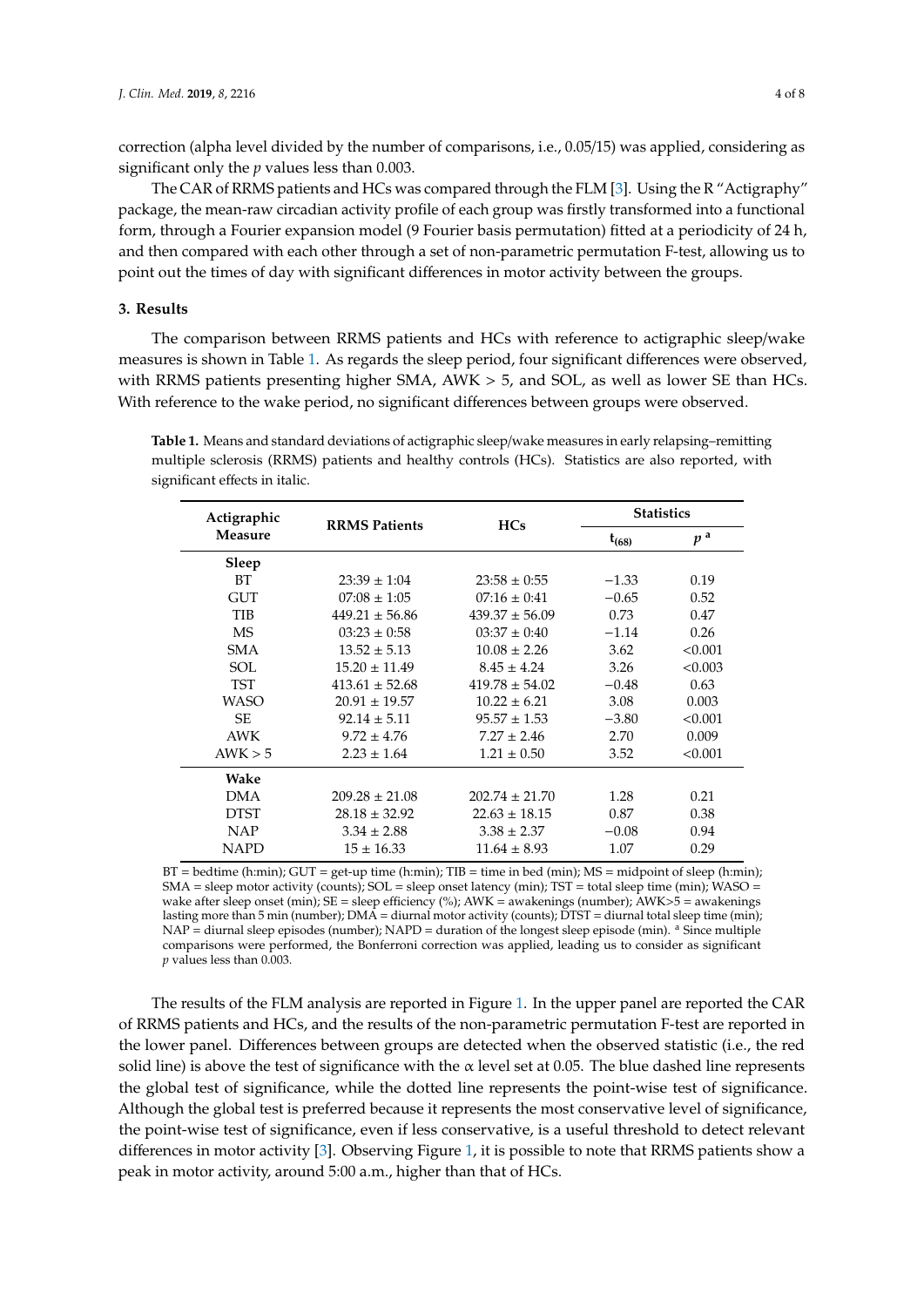<span id="page-4-0"></span>

(CAR) between relapsing–remitting multiple sclerosis (RRMS) patients and healthy controls (HCs). The functional forms of the mean CAR of groups are reported in the upper panel of the figure and the results of the non-parametric permutation F-Test in the lower panel. **Figure 1.** Functional linear modeling (FLM) applied to the comparison of the circadian activity rhythm

#### **4. Discussion**

**4. Discussion**  (BT, GUT, TIB, and MS) and sleep quantity (TST). However, RRMS patients present an impaired sleep  $\frac{1}{100}$  for GUT, GUT, GUT,  $\frac{1}{100}$ . However,  $\frac{1}{100}$ . However,  $\frac{1}{100}$  and  $\frac{1}{100}$  and  $\frac{1}{100}$  and  $\frac{1}{100}$   $\frac{1}{100}$ . quality in terms of a reduced SE (main marker of sleep quality) and a higher SMA, AWK > 5, and  $\sim$ Although we observed this pattern of differences between groups, we should acknowledge that, SOL. Although we observed this pattern of differences between groups, we should acknowledge that, roughly comparing the mean values of actigraphic sleep parameters with the clinical cut-off scores roughly comparing the mean values of actigraphic sleep parameters with the clinical cut-off scores proposed by Natale and colleagues [17] for this specific actigraphic device, only SOL and AWK>5 are proposed by Natale and colleagues [\[17\]](#page-6-16) for this specific actigraphic device, only SOL and AWK>5 are slightly above such cut-off values. These data seem to point out a slight difficulty in the onset and slightly above such cut-off values. These data seem to point out a slight difficulty in the onset and maintenance of sleep that is not highly significant, possibly because patients are in the early phase of the disease and do not present severe symptoms known to interfere with sleep, such as sphincter disturbances, painful sensory symptoms, motor spasms, or restless legs syndrome. disturbances, painful sensory symptoms, motor spasms, or restless legs syndrome. The results shown in Table [1](#page-3-0) point out that RRMS patients and HCs present similar sleep timing

Since this is the first study that has examined in detail the CAR of early RRMS patients, through Since this is the first study that has examined in detail the CAR of early RRMS patients, through  $\mathcal{F}_{\text{F}}$  within the theoretical framework of the two-process model of sleep regulation  $\mathcal{F}_{\text{F}}$  no has FLM, within the theoretical framework of the two-process model of sleep regulation [\[2\]](#page-6-1), no benchmark<br>. is currently available for comparison. However, the peak in motor activity around  $5:00$  a.m. observed in RRMS patients compared to HCs can be interpreted within the framework of a hyperactive HPA axis, previously reported in MS patients [\[18\]](#page-6-17), and the resulting increase of the release of cortisol [\[19\]](#page-6-18). We have to acknowledge that this is just a correlative and descriptive speculation, which should be taken with caution. The functioning of the HPA axis can be conveniently assessed through the measuring of the cortisol awakening response. There was a marked increase in the release of cortisol 15-20 min after the morning awakening, which was preceded by an increase of cortisol secretion in the second part of the night, when people were sleeping [\[20\]](#page-7-0). Due to the ecologic nature of our study, measurements of cortisol levels were not obtained. It is however suggestive that a previous response in particular participation of the RSM compared to HCs in providing to the results of the results of the results of the results of the results of the results of the results of the results of the results of the res study reported a higher cortisol awakening response in patients with early RRSM compared to HCs [\[10\]](#page-6-9), providing data supportive of the results observed in our work and the hypothesis formulated. Furthermore, this interpretation is in line with the hypothesis of the involvement of circadian disruptive factors in an extra effort of the suprachiasmatic nucleus (the anatomical location of the biological clock) to entrain the circadian rhythms that would affect the HPA axis, leading to a desynchronization of the circadian clock and an abnormal immune response [\[6\]](#page-6-5), which is known to play a critical role in the etiopathogenesis of MS. Such hypothesis is supported by the detection of a higher prevalence of MS in countries where daylight saving time, a circadian disruptive factor, is adopted [\[6\]](#page-6-5). Our hypothesis is also supported by the evidence of a higher risk of developing MS in those who started shift working,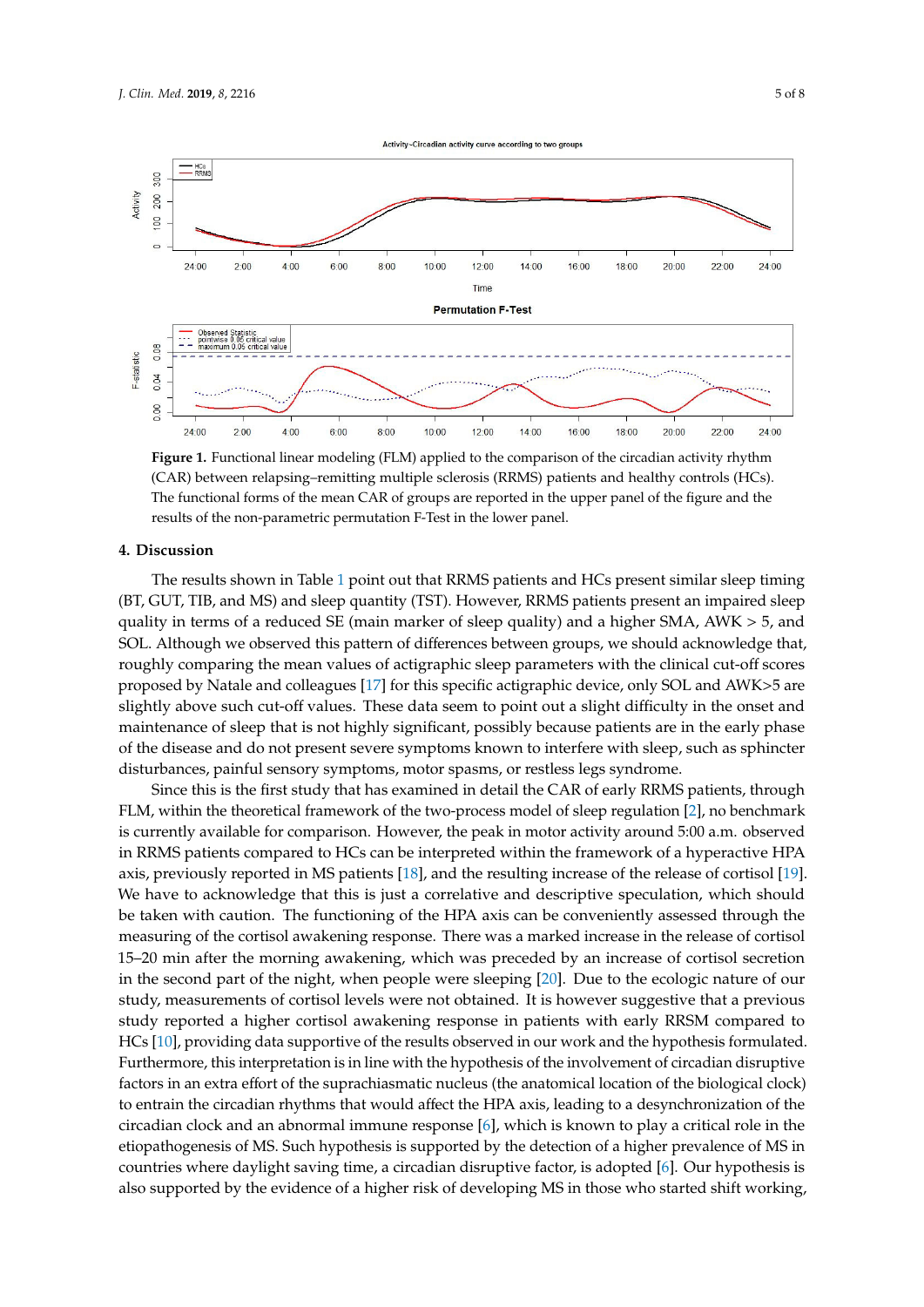another circadian disruptive factor, before the age of 20 [\[21\]](#page-7-1). It is known that the circadian timing system completes its maturation at the end of adolescence, around 20 years of age [\[22\]](#page-7-2), potentially explaining the major disruptive role of shift work in adolescents with a still developing circadian timing system. Furthermore, data from animal models also seem to strengthen the role of circadian alterations in MS. Indeed, it has been shown [\[23\]](#page-7-3) that in a mouse model of MS (i.e., mice with experimental autoimmune encephalomyelitis, EAE) both the expression of the clock gene and hormonal rhythms were altered. In particular, EAE mice presented elevated levels of corticosterone. Finally, according to the theoretical framework of the two-process model of sleep regulation, the peculiar hyperactivity in RRMS patients seems to confirm a possible alteration in the circadian process.

A still open question pertains to the generalizability of the present findings to other demyelinating disorders or their specificity for early RRMS. As regards CAR, we are not aware of previous studies on other demyelinating disorders. To the best of our knowledge, little has been published on other demyelinating inflammatory diseases other than case reports regarding specific demyelinating lesions in areas relevant to sleep. A recent work by Barzegar and colleagues [\[24\]](#page-7-4) investigated the sleep complaints of persons with neuromyelitis optica compared to healthy controls through questionnaires. Many confounding factors were present and correlated with poor quality of sleep. In particular, it is known that in neuromyelitis optica spectrum disorder (NMOSD), lesions in the hypothalamus and thalamus can be present and interfere with sleep, sometimes causing symptomatic narcolepsy [\[25\]](#page-7-5) (to have a better overview on sleep disturbances in relation to the site of lesions, please refer to a recent review by Foschi and colleagues [\[26\]](#page-7-6)). Therefore, the point, in our opinion, remains open and is worthwhile to be explored in future studies on a larger number of patients, to enable a meaningful subgroup analysis.

The results of our study might have been affected by the ongoing pharmacological treatment of RRMS patients. The use of interferon beta, glatiramer acetate [\[27\]](#page-7-7), and dimethyl fumarate (personal observation) might have caused, even in the steady state phase, a subtle disruption of sleep, although there are no available data on the effects of these drugs on sleep in the drugs' technical sheets. A recent review on the subject [\[28\]](#page-7-8) reported possible negative effects caused by glatiramer acetate and interferon beta, whereas data on first line oral drugs (dimethyl fumarate and teriflunomide) are not yet available.

The present study is not free from limitations, due to the relatively small size of the early RRMS patient sample, as well as the lack of assessment of cortisol secretory activity and possible confounding factors such as mild symptoms of anxiety and depression through available standardized questionnaires; fatigue, a possible consequence of poor sleep, would also merit investigation. Future studies should be conducted on larger groups of patients and controls, collecting data on possible confounding factors. To measure cortisol secretion, in order to better understand the possible role played by cortisol in the modulation of CAR, would be useful but impractical in an outpatient cohort. Furthermore, it would be extremely interesting to perform a prospective study with a pre-planned periodic follow-up, with the aim of assessing whether the peculiar hyperactivity in early RRMS patients may occur in relation with different parameters such as persistent disease activity, response to treatment, and different treatment options, and with the correlation to different disease courses/activity, therefore representing a predictive marker of disease activity or progression.

**Author Contributions:** Conceptualization, V.N., A.L.; methodology, V.N., A.L.; formal analysis, S.G.; investigation, L.T., F.C., V.N., A.L.; data curation: L.T., V.N.; writing and original draft preparation, L.T.; writing, review, and editing, L.T., F.C., S.G., V.N., A.L.; funding acquisition: V.N. All authors have read and agreed to the published version of the manuscript.

**Funding:** This research and the APC were funded by Alma Mater Studiorum–Università di Bologna grant Alma Idea 2017.

**Acknowledgments:** Authors wish to thank RRMS patients and HCs who took part in the study. They also thank Dr. Luca Mancinelli (who is now working at the "UOC Neurologia Ospedale Bufalini, AUSL Romagna ambito di Cesena", Italy) and the nursing staff of the referral center for the diagnosis and treatment of MS at the IRCCS - ISNB (Bologna, Italy), for their help in managing data collection.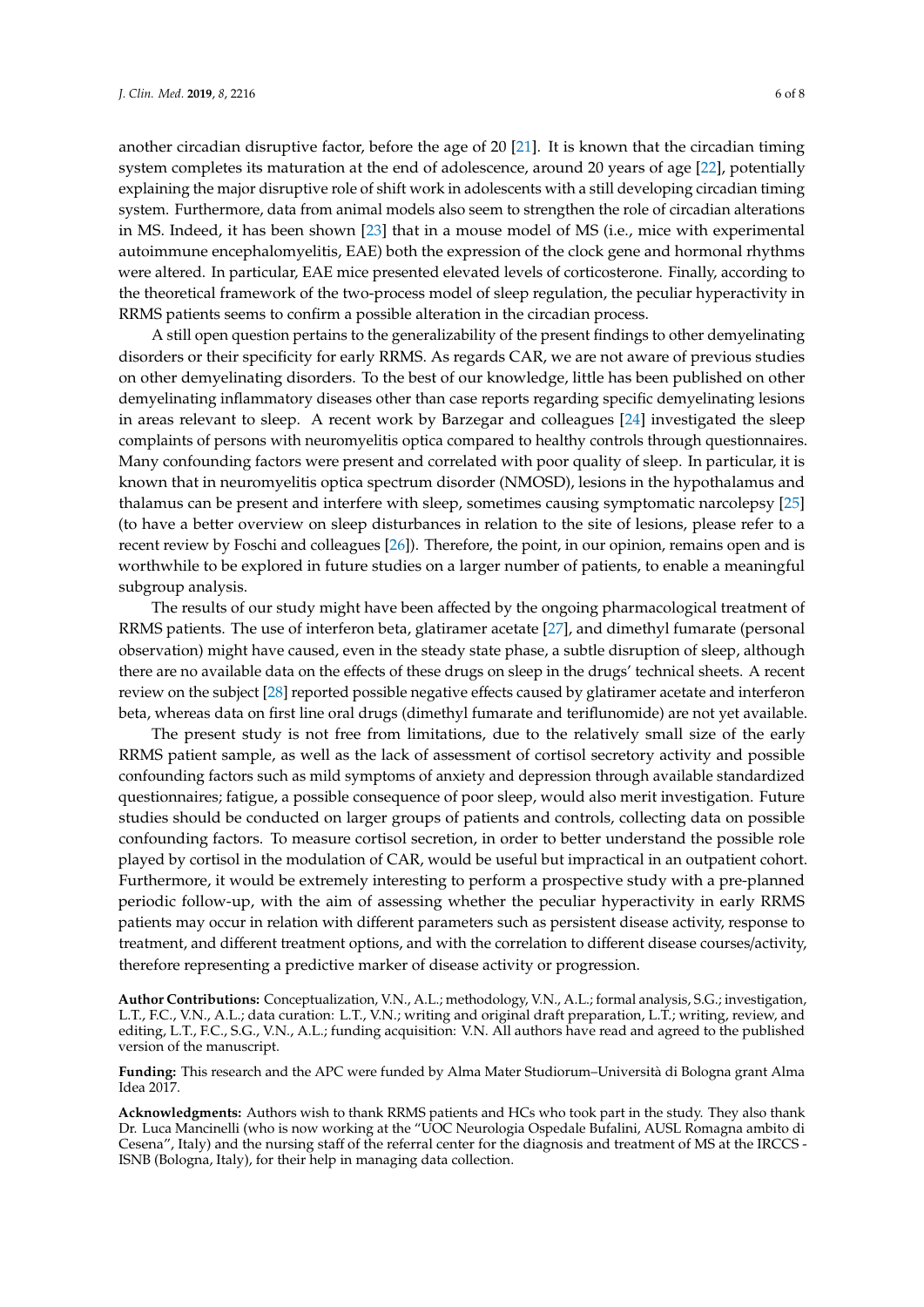**Conflicts of Interest:** L.T., F.C., S.G., and V.N. report no conflicts of interest. A.L. has served as a Bayer, Biogen, Merck, Novartis, Roche, Sanofi/Genzyme, and Teva Advisory Board Member. She received congress and travel/accommodation expense compensations and speaker honoraria from Bayer, Biogen, Merck, Novartis, Sanofi/Genzyme, Teva, and Fondazione Italiana Sclerosi Multipla (FISM). Her institutions received research grants from Bayer, Biogen, Merck, Novartis, Sanofi/Genzyme, Teva, and Fondazione Italiana Sclerosi Multipla (FISM).

# **References**

- <span id="page-6-0"></span>1. Fambiatos, A.; Jokubaitis, V.; Horakova, D.; Kubala Havrdova, E.; Trojano, M.; Prat, A.; Girard, M.; Duquette, P.; Lugaresi, A.; Izquierdo, G.; et al. Risk of secondary progressive multiple sclerosis: A longitudinal study. *Mult. Scler.* **2019**. [\[CrossRef\]](http://dx.doi.org/10.1177/1352458519868990) [\[PubMed\]](http://www.ncbi.nlm.nih.gov/pubmed/31397221)
- <span id="page-6-1"></span>2. Borbély, A.A.; Daan, S.; Wirz-Justice, A.; Deboer, T. The two-process model of sleep regulation: A reappraisal. *J. Sleep Res.* **2016**, *25*, 131–143. [\[CrossRef\]](http://dx.doi.org/10.1111/jsr.12371) [\[PubMed\]](http://www.ncbi.nlm.nih.gov/pubmed/26762182)
- <span id="page-6-2"></span>3. Wang, J.; Xian, H.; Licis, A.; Deych, E.; Ding, J.; McLeland, J.; Toedebusch, C.; Li, T.; Duntley, S.; Shannon, W. Measuring the impact of apnea and obesity on circadian activity patterns using functional linear modeling of actigraphy data. *J. Circadian Rhythms* **2011**, *9*, 11. [\[CrossRef\]](http://dx.doi.org/10.1186/1740-3391-9-11) [\[PubMed\]](http://www.ncbi.nlm.nih.gov/pubmed/21995417)
- <span id="page-6-3"></span>4. Tonetti, L.; Conca, A.; Giupponi, G.; Filardi, M.; Natale, V. Circadian activity rhythm in adult attention-deficit hyperactivity disorder. *J. Psychiatr. Res.* **2018**, *103*, 1–4. [\[CrossRef\]](http://dx.doi.org/10.1016/j.jpsychires.2018.05.002) [\[PubMed\]](http://www.ncbi.nlm.nih.gov/pubmed/29753192)
- <span id="page-6-4"></span>5. Lavtar, P.; Rudolf, G.; Maver, A.; Hodžić, A.; Starčević Čizmarević, N.; Živković, M.; Šega Jazbec, S.; Klemenc Ketiš, Z.; Kapović, M.; Dinčić, E.; et al. Association of circadian rhythm genes ARNTL/BMAL1 and CLOCK with multiple sclerosis. *PLoS ONE* **2018**, *13*, e0190601. [\[CrossRef\]](http://dx.doi.org/10.1371/journal.pone.0190601)
- <span id="page-6-5"></span>6. Gasperoni, F.; Turini, P.; Agostinelli, E. A novel comprehensive paradigm for the etiopathogenesis of multiple sclerosis: Therapeutic approaches and future perspectives on its treatment. *Amino Acids* **2019**, *51*, 745–759. [\[CrossRef\]](http://dx.doi.org/10.1007/s00726-019-02718-1)
- <span id="page-6-6"></span>7. Kos, D.; Nagels, G.; D'Hooghe, M.B.; Duquet, W.; Ilsbroukx, S.; Delbeke, S.; Kerckhofs, E. Measuring Activity Patterns Using Actigraphy in Multiple Sclerosis. *Chronobiol. Int.* **2007**, *24*, 345–356. [\[CrossRef\]](http://dx.doi.org/10.1080/07420520701282364)
- <span id="page-6-7"></span>8. Taphoorn, M.J.; van Someren, E.; Snoek, F.J.; Strijers, R.L.; Swaab, D.F.; Visscher, F.; de Waal, L.P.; Polman, C.H. Fatigue, sleep disturbances and circadian rhythm in multiple sclerosis. *J. Neurol.* **1993**, *240*, 446–448. [\[CrossRef\]](http://dx.doi.org/10.1007/BF00867360)
- <span id="page-6-8"></span>9. Najafi, M.R.; Toghianifar, N.; Etemadifar, M.; Haghighi, S.; Maghzi, A.H.; Akbari, M. Circadian rhythm sleep disorders in patients with multiple sclerosis and its association with fatigue: A case-control study. *J. Res. Med. Sci.* **2013**, *18*, S71–S73.
- <span id="page-6-9"></span>10. Kern, S.; Schultheiss, T.; Schneider, H.; Schrempf, W.; Reichmann, H.; Ziemssen, T. Circadian cortisol, depressive symptoms and neurological impairment in early multiple sclerosis. *Psychoneuroendocrinology* **2011**, *36*, 1505–1512. [\[CrossRef\]](http://dx.doi.org/10.1016/j.psyneuen.2011.04.004)
- <span id="page-6-10"></span>11. Violani, C.; Devoto, A.; Lucidi, F.; Lombardo, C.; Russo, P.M. Validity of a short insomnia questionnaire: The SQD. *Brain Res. Bull.* **2004**, *63*, 415–421. [\[CrossRef\]](http://dx.doi.org/10.1016/j.brainresbull.2003.06.002) [\[PubMed\]](http://www.ncbi.nlm.nih.gov/pubmed/15245769)
- <span id="page-6-11"></span>12. Cole, R.J.; Kripke, D.F. Progress in automatic sleep/wake scoring by wrist actigraph. *Sleep Res.* **1988**, *17*, 331.
- <span id="page-6-12"></span>13. Cole, R.J.; Kripke, D.F.; Gruen, W.; Mullaney, D.J.; Gillin, J.C. Automatic sleep/wake identification from wrist activity. *Sleep* **1992**, *15*, 461–469. [\[CrossRef\]](http://dx.doi.org/10.1093/sleep/15.5.461) [\[PubMed\]](http://www.ncbi.nlm.nih.gov/pubmed/1455130)
- <span id="page-6-13"></span>14. Attarian, H.P.; Brown, K.M.; Duntley, S.P.; Carter, J.D.; Cross, A.H. The relationship of sleep disturbances and fatigue in multiple sclerosis. *Arch. Neurol.* **2004**, *61*, 525–528. [\[CrossRef\]](http://dx.doi.org/10.1001/archneur.61.4.525)
- <span id="page-6-14"></span>15. Braakhuis, H.E.M.; Berger, M.A.M.; van der Stok, G.A.; van Meeteren, J.; de Groot, V.; Beckerman, H.; Bussmann, J.B.J.; On behalf of the TREFAMS-ACE Study Group. Three distinct physical behavior types in fatigued patients with multiple sclerosis. *J. NeuroEng. Rehabil.* **2019**, *16*, 105. [\[CrossRef\]](http://dx.doi.org/10.1186/s12984-019-0573-1)
- <span id="page-6-15"></span>16. Carney, C.E.; Buysse, D.; Ancoli-Israel, S.; Edinger, J.D.; Krystal, A.D.; Lichstein, K.L.; Morin, C.M. The consensus sleep diary: Standardizing prospective sleep self-monitoring. *Sleep* **2012**, *35*, 287–302. [\[CrossRef\]](http://dx.doi.org/10.5665/sleep.1642)
- <span id="page-6-16"></span>17. Natale, V.; Plazzi, G.; Martoni, M. Actigraphy in the assessment of insomnia: A quantitative approach. *Sleep* **2009**, *32*, 767–771. [\[CrossRef\]](http://dx.doi.org/10.1093/sleep/32.6.767)
- <span id="page-6-17"></span>18. Ysrraelit, M.C.; Gaitán, M.I.; Lopez, A.S.; Correale, J. Impaired hypothalamic-pituitary-adrenal axis activity in patients with multiple sclerosis. *Neurology* **2008**, *71*, 1948–1954. [\[CrossRef\]](http://dx.doi.org/10.1212/01.wnl.0000336918.32695.6b)
- <span id="page-6-18"></span>19. Then Bergh, F.; Kümpfel, T.; Trenkwalder, C.; Rupprecht, R.; Holsboer, F. Dysregulation of the hypothalamo-pituitary-adrenal axis is related to the clinical course of MS. *Neurology* **1999**, *53*, 772–777. [\[CrossRef\]](http://dx.doi.org/10.1212/WNL.53.4.772)